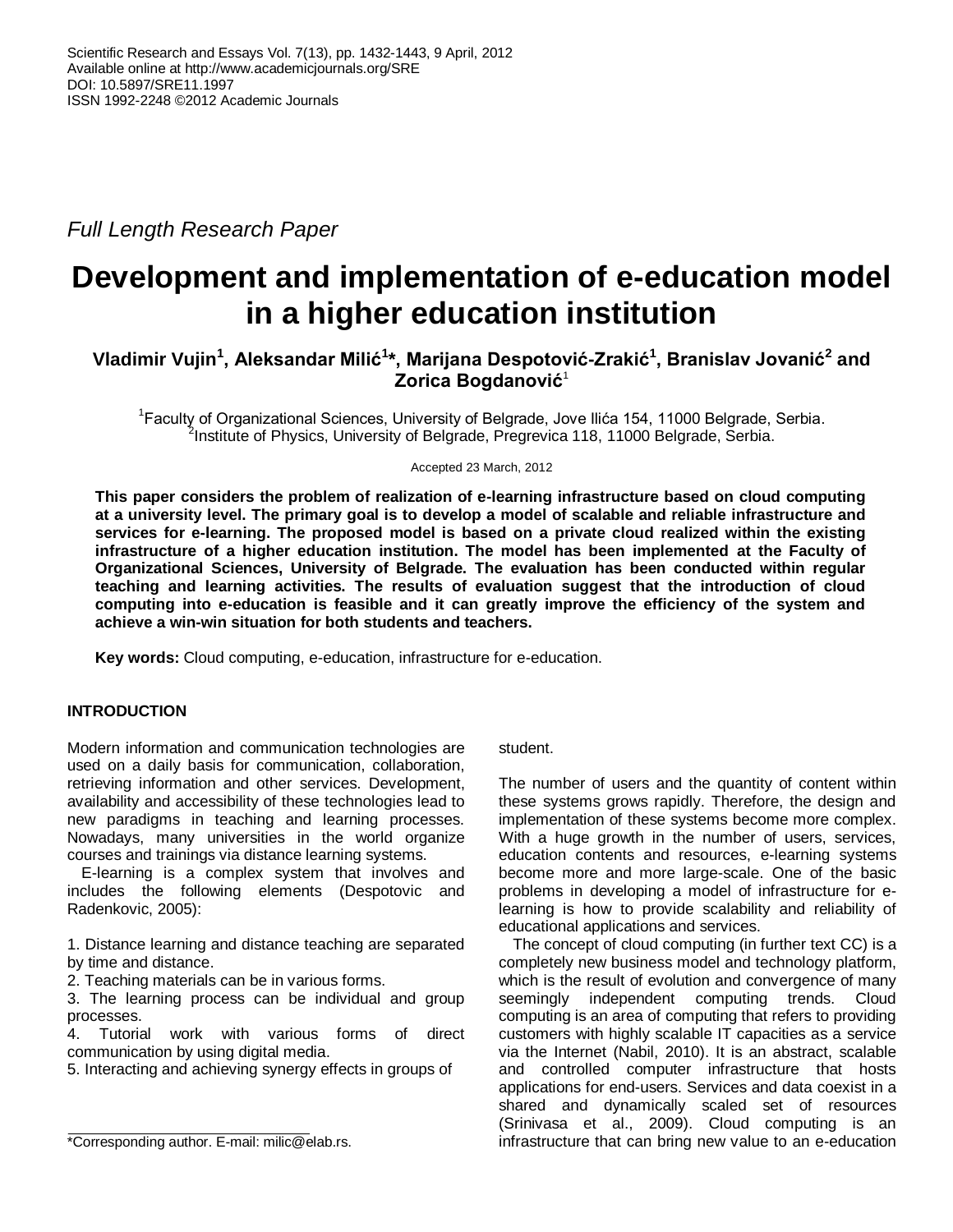| Deployment model | <b>Management</b>                                                 | Ownership                          | Location                              | <b>Access right</b>                   |  |
|------------------|-------------------------------------------------------------------|------------------------------------|---------------------------------------|---------------------------------------|--|
| Private          | organization or cloud<br>Organization<br>provider<br>organization |                                    | within or outside the                 | authorized                            |  |
| <b>Public</b>    | Cloud provider                                                    | cloud provider                     | outside the organization              | Not authorized                        |  |
| Hybrid           | Organization and<br>cloud provider                                | organization and cloud<br>provider | within or outside the<br>organization | Both authorized and<br>not authorized |  |
| Community        | Cloud provider                                                    | organization or cloud<br>provider  | within or outside the<br>organization | Authorized                            |  |

**Table 1.** Cloud computing deployment models.

system, because educational services can be delivered in a reliable and efficient way.

Virtualization is one of prerequisites for the realization of cloud computing (Dong et al., 2009). It enables resources to be used when they are necessary. The term virtualization refers to the environment or to a method of sharing hardware resources among several virtual systems or combining low scale resources into a more powerful computational environment. The most important technologies and concepts in virtualization are software sharing, time sharing, hardware simulation, emulation, etc. Physical resources are used efficiently, because many virtual machines (in further text VM) can operate on one physical machine (Jin et al., 2008). Educational institutions can also benefit by introducing the concept of virtualization. For example, same hardware resources can be used to deploy virtual machines for different courses. Peak periods when students have great demand in accessing the servers usually happen in different time for each course. Peak periods for each course are predictable, since they depend on time tables for classes and exams.

Therefore, it is possible to assign the same hardware resources to courses that need them most at the specific period of time. Another benefit is that the number of required software licences is decreased if students use software installed on one virtual machine.

Depending on the type of ownership of physical resources and infrastructure the following deployment models of cloud computing can be developed (Jin et al., 2010): a private cloud, a public cloud, a hybrid cloud and a community cloud. Table 1 shows characteristics of the deployment model from the standpoint of infrastructure (management, ownership and location) and users (access rights to cloud resources).

Depending on how technology is provided and used, there are three approaches to deploying cloud computing services (Costanzo et al., 2009):

1. Infrastructure as a Service (IaaS) - the capability provided to the consumer is to ensure the provision of processing, storage, networks, and other fundamental computing resources.

2. Platform as a service (PaaS) - the capability provided to the consumer is to deploy onto the cloud infrastructure the consumer-created or acquired applications created using programming languages and tools supported by the provider. The consumer does not manage or control the underlying cloud infrastructure, but has control over the deployed one.

3. Software as a service (SaaS) - the capability provided to the consumer is to use the provider's applications running on a cloud infrastructure. The applications are accessible from various client devices through a thin client interface such as the web browser.

The cloud computing infrastructure for educational institutions allows for an efficient usage of existing resources and gives a new perspective to scalability and reliability of educational applications, software and a system for e-learning. The cloud computing concept and its characteristics can help higher education institutions improve productivity and enhance hardware and software resources management that are necessary to provide eeducation features, scientific and research activities and students projects (Caron et al., 2009).

Most resources are deployed and assigned for some specific tasks or applications, and physical machines are usually stacked simply and exclusively. When receiving high workloads, an e-learning system commonly deals with them by using new resources. With the growth of resources, the overhead of resource management becomes a key issue because of unacceptably increasing costs. Moreover, the utilization of those resources is another problem. E-learning systems often engage resources in as much the same way as when they are at their peak hours, even when some of them are idle. Meanwhile, educational contents are various and grow rapidly in amount, requiring scalable storage capacity. Specifically, the requests to education contents follow a highly dynamic rule.

These issues affect resource utilization to a great extent. During the learning process a large amount of teaching material is generated, which further aggravates the available resources. One of the biggest problems in the implementation of IT infrastructure is a competitive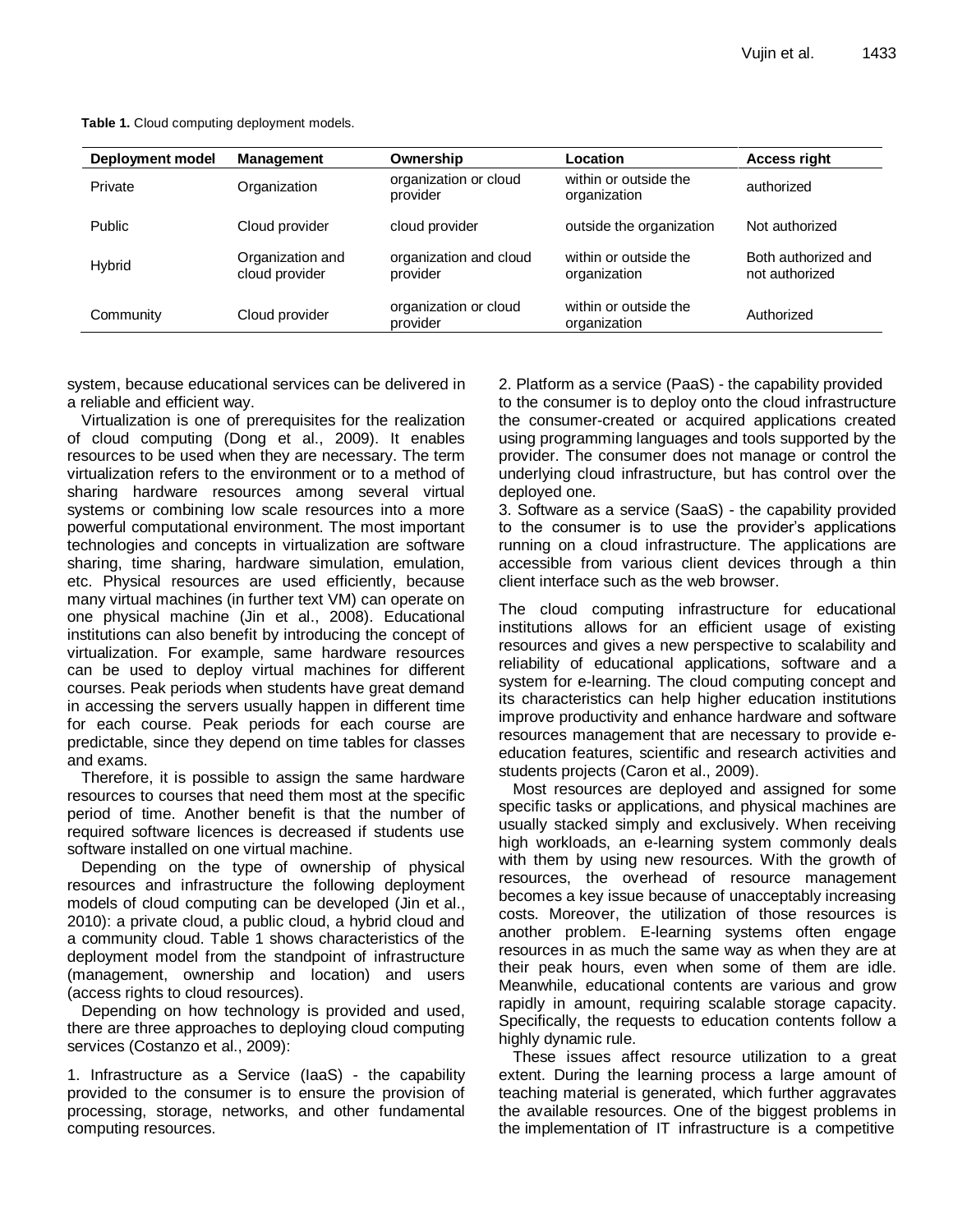access to the shared resources in the higher education institution.

Talking about application of cloud computing infrastructure in higher education, three basic approaches can be noticed. First approach is complete outsourcing of e-education infrastructure (Nabil, 2010) that educational institutions provide to their users (teaching staff, administrative staff, researchers, students, etc.) with services such as e-mail, digital libraries, etc. through the leased infrastructure of a cloud provider. Second approach is cloud within the private infrastructure (Caron et al., 2009) that requires highly skilled cloud administrators and appropriate hardware and software resources within the educational institution. Third approach represents combination of previous two approaches (Costanzo et al., 2009). The educational institution can develop and deploy its own cloud infrastructure. If the infrastructure becomes overloaded, a third party cloud services can be leased in the periods of increased demand.

This paper discusses one possible approach for providing reliability and scalability of a system for elearning in higher education institution, the Faculty of Organizational Sciences, University of Belgrade. The developed model for e-learning is based on private cloud. The model includes all services necessary for the implementation of activities in educational institutions and services for scientific research.

# **Literature review**

In the previous years, there has been much research in the field of cloud computing. However, only a few dealt with the problem of developing and deploying models for e-learning infrastructure using cloud computing. Main research directions important for the problems considered in this paper include: identity management within cloud computing environment, modelling the cloud computing infrastructure, analyzing performances of the cloud computing, and resource management in elearning systems.

The problem of identity has been present from the beginning of the mass use of the Internet. Nowadays, every user has multiple different digital identities, so that in the today's modern and quite scattered systems, the activity of authentication and authorization when accessing services is a problem for both users and system administrators. This problem also reflects in elearning systems in higher education institutions, where different resources and services are often deployed through heterogeneous systems. Much research has proved that security, digital identity and access management are essential for successful deployment of infrastructure for e-learning (Zhang and Chen, 2010; Zhang and Chen, 2011).The aim of identity management systems is to establish a connection between identifiers

of different services, so that information about the user associated with the identifier can be integrated. In this way, the system connects identity management business processes, security policies and technologies to help higher education institution in the management of identity and control to the access to resources. Specific problems arise in identity management in the cloud environment (Takabi et al., 2010; Subashini and Kavitha, 2011). The model presented in (Danfeng et al., 2011) uses dynamic control policies to support the multiple roles and flexible authority. However, most of these researches present theoretical models for identity management in the cloud that cannot easily be applied in e-education environments.

Cloud computing can be applied in educational institutions using different deployment and technology models. The problem of modelling infrastructure is specific in term of resource provisioning and how to deploy virtualized services (Sotomayor et al., 2009b). In (Ercan, 2010) author gives a review on how higher education institutions can benefit from CC infrastructure. Main areas of application include: students and administrative personnel have the opportunity to quickly and economically access various application platforms and resources through the web pages on-demand, cost of organizational expenses are reduced and more powerful functional capabilities can be offered. There have been several successful implementation of CC in higher education institutions (Khmelevsky and Voytenko, 2010; Bogdanovic et al., 2011). One of the most successful implementations has been developed at the Hochschule Furtwangen University, where a specific solution for private cloud has been developed (Doelitzscher et al., 2011).

Within the cloud computing infrastructure, resources are managed using specific set of tools (Nathani et al., 2012). Some authors focus on resource management frameworks for automatic runtime set-up (Gallard et al., 2012), while others focus on algorithms for resource scheduling (Chang and Tang, 2011).

For measuring the performance of deployed cloud computing infrastructure a specific set of measurements has to be used. Some authors evaluate CC infrastructure using performance indicators such as I/O performance, CPU performance and network transfer rate (Baun and Kunze, 2009). However, there are no standardized methods for CC performance analysis, and different authors use different metrics to evaluate their CC infrastructure (Iosup et al., 2011).

Within the private cloud infrastructure there are demands for centralised system that enables different services for his users. Digital identity management is defined as the process by which the existing technologies are used to manage digital identity information entities as well as to control access to resources (Takabi et al., 2010). The digital identities management objective is to improve the productivity and security while reducing costs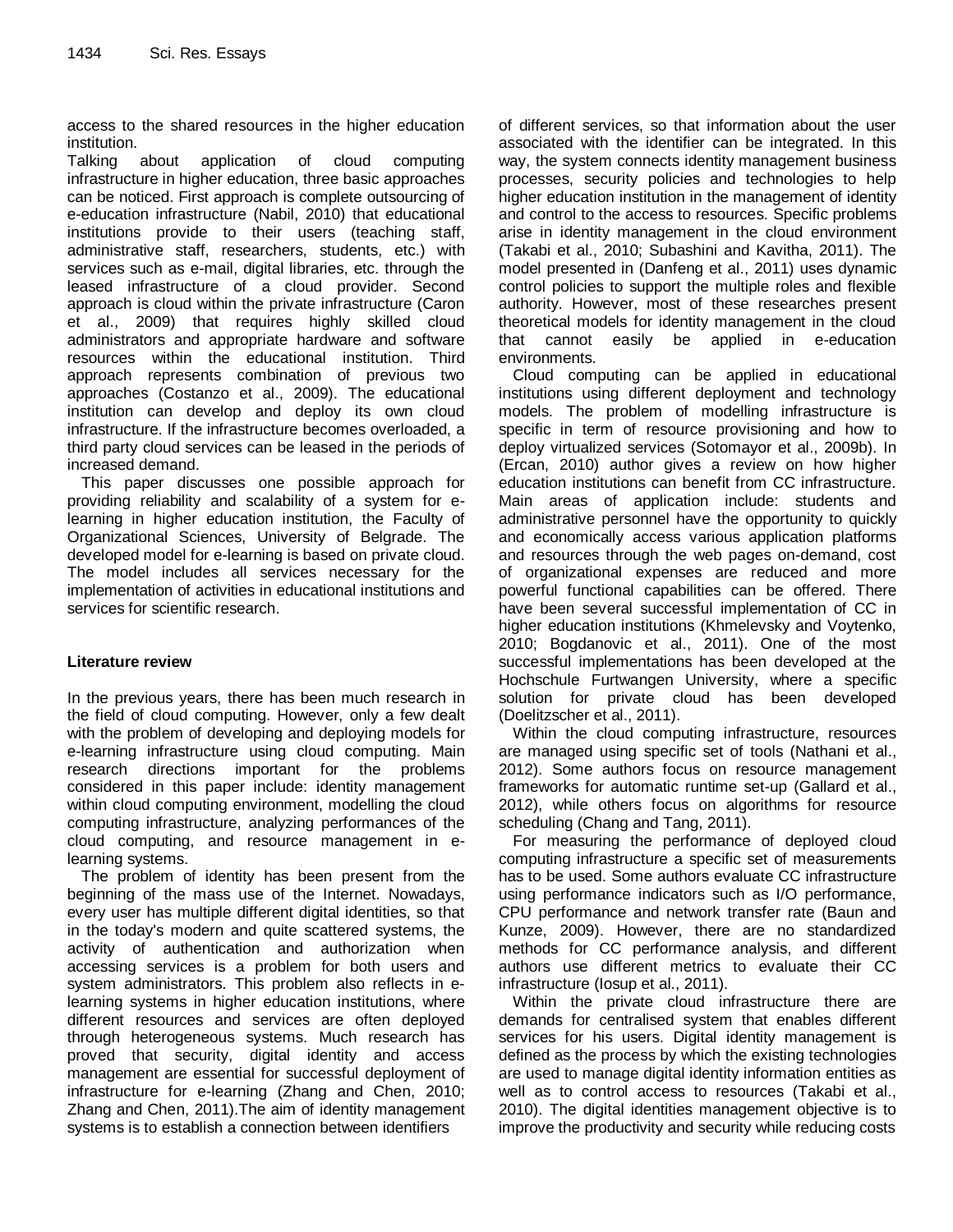associated with managing entities and their digital identities.

#### **METHODOLOGY**

#### **Research context**

The E-business Lab, University of Belgrade, organizes e-learning courses using a ubiquitous learning concept (Despotovic-Zrakic et al., 2012). More than 1000 students are engaged in over 20 undergraduate and postgraduate studies. The e-learning system is based on the Moodle learning management system (LMS).

Most e-learning resources are deployed and assigned for some specific assignment, and physical machines are usually stacked simply and exclusively. When receiving high workloads, an elearning system commonly deals with them by using new resources. With the growth of resources, the overhead of resource management becomes a key issue. E-learning systems often engage resources in as much the same way as when they are at their peak hours, even when some of them are idle. Meanwhile, educational contents are various and grow rapidly in amount, requiring scalable storage capacity. Specifically, the requests to education contents follow a highly dynamic rule.

These issues affect resource utilization to a great extent. During the learning process a large amount of teaching material is generated, which further aggravates the available resources. One of the biggest problems in the implementation of IT infrastructure is a competitive access to the shared resources in the higher education institution.

In addition to scalability, the efficiency of the existing resources represents another problem. The E-business Lab owns a computer centre which was designed and built specifically for its own use. Its capacity has gradually become inadequate to meet the demands of scientific research and educational activities, while at the same time it has become expensive to maintain. In each semester students mostly require the most modern hardware with specific software requirements for their laboratory exercises and practical projects. Low utilization of available resources requires a different approach to the implementation of infrastructure systems for e-learning.

The three courses that enroll the highest number of students are E-business, Internet technologies and Simulation and simulation languages. The E-business course is organized at the third year, while Internet technologies and Simulation and simulation languages are at the fourth year of study.

E-business is a course that deals with key concepts in the designing and implementation of e-business projects. In the scope of their activities within the course, students create web presentations and e-commerce web sites, they learn how to use and customize customer relationship management solutions, and learn about social computing service in e-business. All these activities require appropriate platforms to be installed, as well as web hosting services. Students should be provided with virtual machines created in accordance with their needs.

The basic idea of the course Internet technologies is to learn key concepts in development of web applications. Students have to create advanced web applications enriched with JavaScript, JQuery, XML technologies. Further, students learn about service oriented architecture and develop their own web services in PHP, Java or Microsoft technologies. In order to implement their projects, it is necessary to provide different operating systems (Linux, Windows), development platforms (NetBeans, Eclipse, Dreamweaver, Aptana, Visual Studio), software tools, database management tools (SQL server, MySQL), web servers (Apache, IIS), applications servers (PHP, Biztalk, WebSphere), all modern browsers, etc. Therefore, various combinations of these technologies and platforms should be available to students on virtual machines.

The main goal of the course Simulation and simulation languages is to teach students the basic and advanced concepts of computer simulation. The course includes three areas: continuous simulation, discrete simulation and 3D modelling. According to this, students need different software solutions: CSMP, FONWebGPSS and 3ds Max. CSMP and 3ds Max are desktop applications running on Windows operating system. FONWebGPSS is a web application running on Windows Server 2003, and it requires a set of specific web services for building a simulation model, executing the simulation and visualizing the results of the simulation.

#### **Participants and design**

In order to evaluate developed infrastructure for e-learning based on CC, a research has been conducted. Main goal of the research was to gain answers to three questions:

1. To what extent e-learning based on implemented CC infrastructure influences the results that students achieve on final exams?

2. Are teachers satisfied with implemented CC infrastructure for elearning?

3. Is performance of implemented CC infrastructure satisfactory?

In order to determine in what extent CC infrastructure for e-learning contributes to students' results, we have compared results of students who learned within the implemented CC infrastructure for e-learning and results of those who learned within previously used infrastructure for e-learning, where CC services were not available. For experimental group (EG), we have selected students who attended courses E-business, Internet technologies and Simulation and simulation languages in winter semester of the school year 2011/12. Students in EG attended the appropriate e-learning course, where some resources were provided in the form of VMs. In the end of the course, they took the final exam. For control group (CG), we have selected students who attended same courses in school year 2010/2011. These students have learned on e-learning infrastructure bases only on Moodle LMS, where neither resources nor services were provided through CC. In order to test equivalence of the EG and CG, we have used the average grades that students of both generations achieved in their previous course of study. Data was gathered within the business information system of Faculty of Organizational Sciences. Average grades for both EG and CG are shown in Table 2, for students of all three considered e-learning courses. Since Sig>0.05, we can conclude that there is no significant statistical difference of average grades for students in EG and CG.

For determining teachers' attitudes toward teaching in the implemented CC environment for e-learning, we have created a survey. Survey was distributed to all teachers who taught the three considered courses in the school year 2011/2012. Teachers completed the survey at the end of the semester. Total 26 teachers participated: 11 teaching E-business course, 8 teaching Internet technologies course and 7 teaching Simulation and simulation languages course.

In order to evaluate the performance of implemented infrastructure for e-learning based on CC, we have used a software tool Ganglia. Ganglia is a tool for collecting and displaying server performance metrics on pools of VMs (Massie et al., 2004). This software tool enabled analysis of the performance attributes such as stability of the system, availability, speed, and CPU performance.

#### **Instruments**

Experiment has been conducted using the following instruments: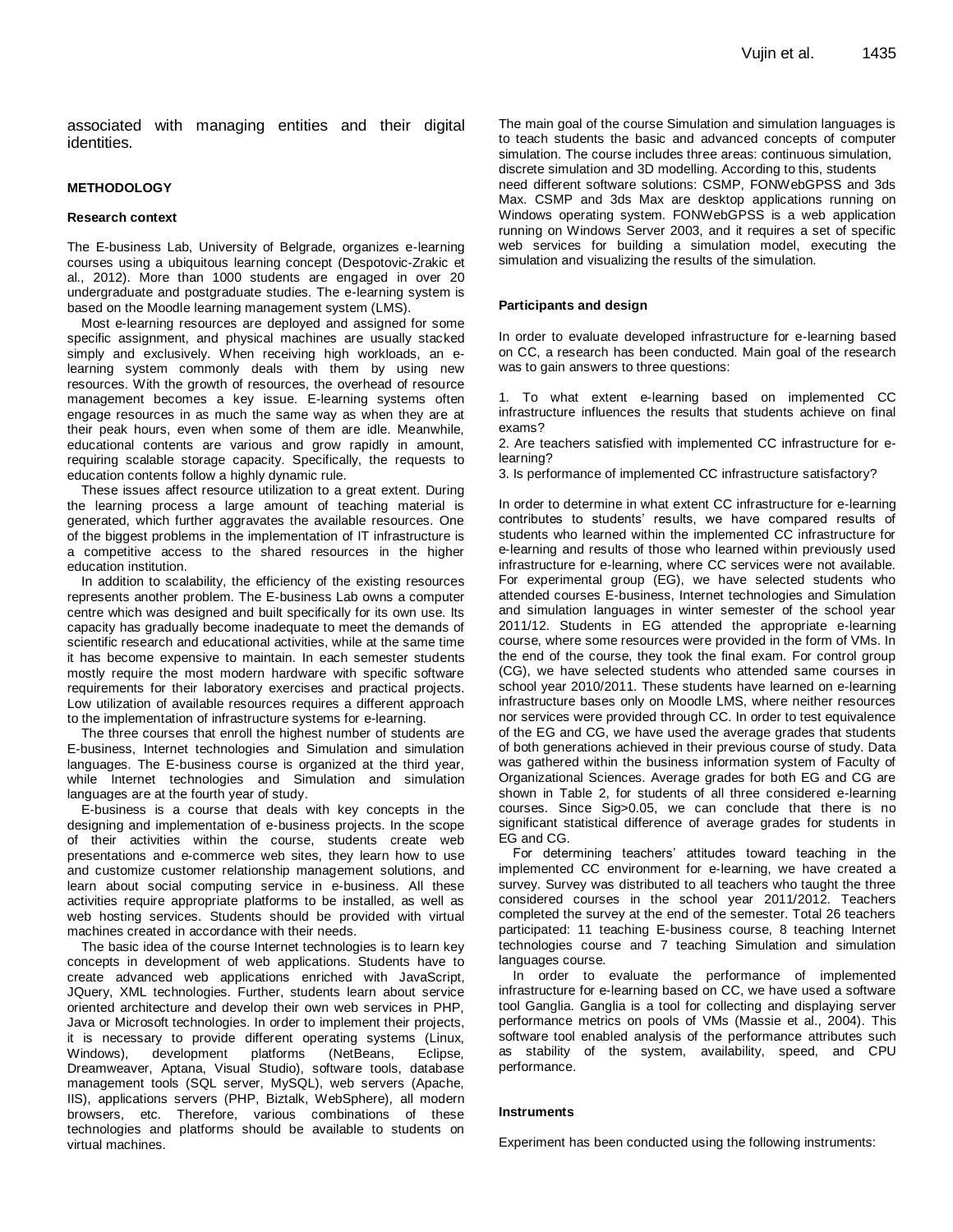**Table 2.** Statistical equivalence of average grades in EG and CG.

|                                     | EG (2011/12) |      | CG (2010/11) |      |       |       |
|-------------------------------------|--------------|------|--------------|------|-------|-------|
| <b>Course</b>                       |              | Mean | N            | Mean |       | Sig.  |
| E-business                          | 461          | 8.01 | 470          | 7.97 | 0.352 | 0.553 |
| Internet technologies               | 256          | 8.07 | 228          | 8.03 | 0.283 | 0.595 |
| Simulation and simulation languages | 176          | 8.11 | 171          | 8.05 | 0.285 | 0.594 |

(a) a survey for examining teachers' attitudes toward e-learning infrastructure on CC, (b) Knowledge test for measuring students results in the course E-business, (c) Knowledge test for measuring students results in the course Internet technologies, (d) Knowledge test for measuring students results in the course Simulation and simulation languages.

The survey for examining teachers' attitudes toward e-learning infrastructure on CC included total 5 questions. The questionnaire has been validated using Cronbach's alpha coefficient, which is 0.814. Questions were formed in order to determine: productivity of teachers while preparing the course on CC infrastructure, productivity of teachers in realization of the course, satisfaction with technical support, satisfaction with e-learning analytics, and overall opinion on suitability of developed infrastructure for e-learning. All questions were assigned with a Likert five point scale. Questions can be seen in Table 5, further in the text.

Knowledge test was taken by all students in both EG and CG. Knowledge tests contained questions on the matter studied within the attended course. Knowledge test was used to determine if there is statistically significant difference between results achieved by student in EG and CG. A specific knowledge test was created for each considered course (E-business, Internet technologies, Simulation and simulation languages). Cronbachs' alpha coefficients are 0.910, 0.875, and 0.890, respectively. The same tests are used during the previous five years in the considered courses.

#### **Materials**

Consolidation of computing resources for e-learning in the Ebusiness Lab is realized using the model of of private clouds. This approach has been chosen beacuse it enables better usage of existing e-learning infrastrucure and the model can subsequently be expanded into a hybrid or public cloud (Sotomayor et al., 2009a). The aim of the implementation of the private cloud is to provide users run virtualized infrastructure, environment and service. The system for managing virtual infrastructure will automate, coordinate and integrate the existing solutions for: networking, storage,virtualization, monitoring and management of users. In this way, students and teachers are provided with tools for quick and easy access to the necessary educational and scientific services and resources. The implemented model allows for a better agility of IT systems at the higher education institution, since it is possible to move a virtual machine to another physical node without any downtime of service or a virtual machine all without any negative impact on users who are connected at that moment to the virtual machine (Sotomayor et al., 2009b). It solves many of the current problems in the management of server environments, and thus enhances the performance and responsiveness of the operating system and applications. Figure 1 shows logical model of the implemented infrastrucure. The model consists of Cloud Front End which enables users to use VMs, while administrators can manage the whole infrastructure. Image Catalog is a repository of VMs created for each e-learning course upon teachers' requests. User accounts are stored in centralized database implemented using Lightweight Directory Access Protocol (LDAP). LDAP also enables integration with Faculty Information System.

The key components of the implemented private cloud can be grouped into the following groups:

- 1. Services for resources and schedule management
- 2. Services for access to virtualized environment
- 3. Distributed system for files management
- 4. System for virtualized infrastructure management
- 5. Service for identity management

These components allow for an efficient work with VMs. VMs are stored in the image repository and could be restarted when needed or on users' demand. One of the core components of the model is the directory for identity management. It is a centralized repository for logical data and identities in the whole system. All components in the system communicate with the LDAP server when authenticating and authorizing users. All parts of the system communicate with the server for identity management during the authentication and authorization. Privileges are defined for the environment and for the available services. Each user in the model has a set of privileges for a specific environment and services within them. Users do not have the right of access to services that do not belong to an environment. LDAP hierarchy and roles in the cloud are shown in Figure 2.

Services that are available within the environment for students include: portal services, e-mail, file management system, services for database management, services for communication and collaboration. These services are referred to as educational resource pool, and provide students with the following:

1. Easy access to diversity of useful information and educational services;

- 2. Open lines of interaction among the community users;
- 3. Sharing information for common class activities;

4. Single consistent web-based front end to present information from a variety of resources

5. Integration with Moodle learning management system

Educational resource pool strategy has been defined upon needs of each course conducted within the E-business Lab. For each course (E-business, Internet technologies, Simulation and simulation languages) a set of VMs with specific hardware and software requirements has been defined. VMs for each of the three considered courses are shown in Table 3.

The implemented private cloud consists of the server that hosts all described software tools and physical computers (nodes) and their recourses. The server serves for the management of: cluster of physical machines, individual machines, nodes, i.e. virtual machines set up on the nodes, memory resources, and system and network users. A solution for the management and fine tuning of the virtual infrastructure has been implemented in order to achieve better scalability and stability. This solution enables the real time management of the complete system infrastructure.

For deploying the private cloud infrastructure, the following software tools were used: Operating system - Centos 5.6 64bit, Xen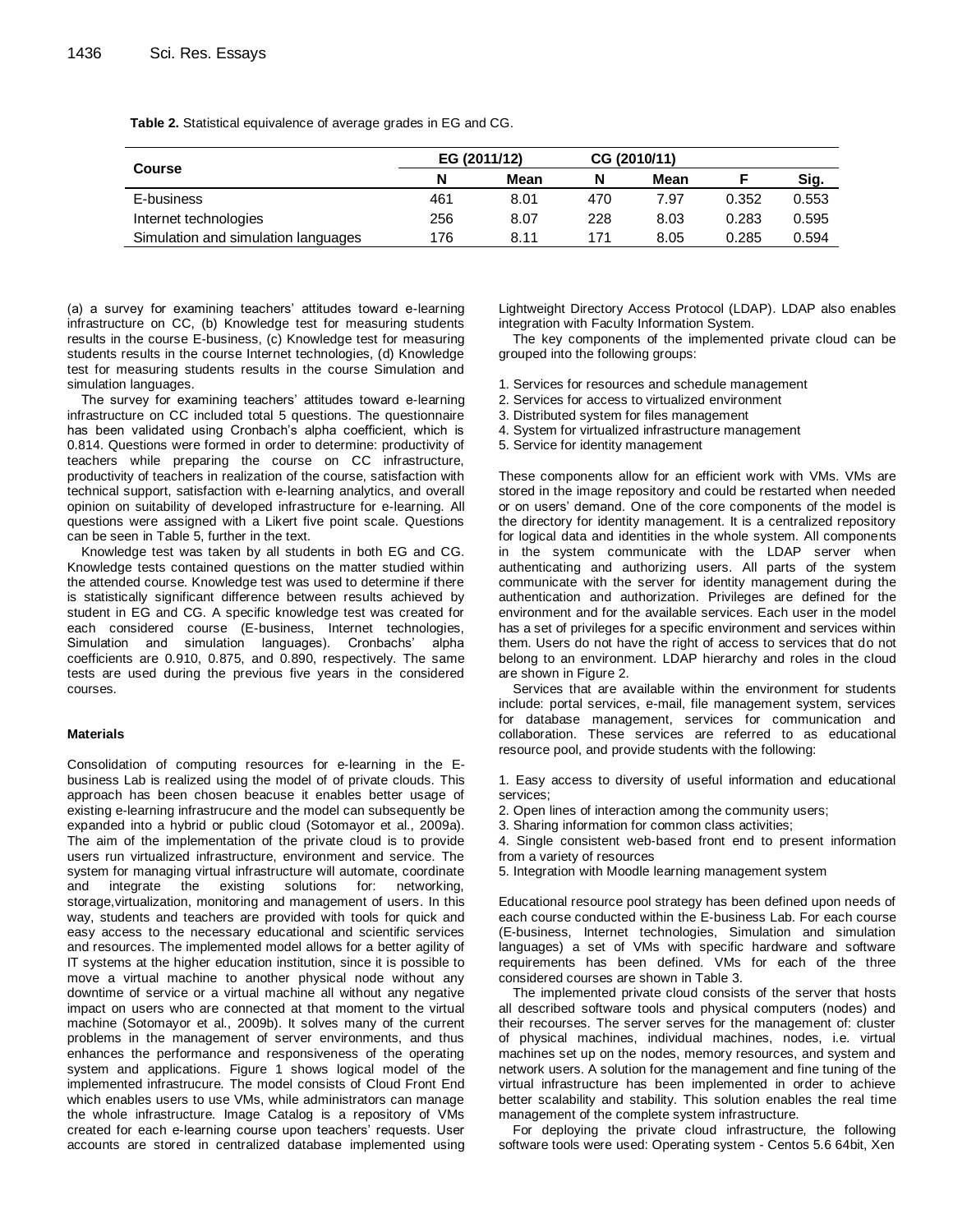

**Figure 1.** Logical structure of the e-education model within a private cloud infrastructure in a higher education institution.

– hypervisor, OpenNebula – virtual infrastructure management system, MooseFS – distributed file system, Ganglia – automated monitoring system, Haizea – an open source lease management architecture (Sotomayor et al., 2009a) which enables the provision of resources required for teaching and laboratory exercises.

OpenNebula provides a flexible, extensible management layer which allows for the automation of the processes of resource virtualization in a higher education institution. This tool offers users a flexible and scalable platform for a rapid delivery of service. Services are in the private cloud implemented as virtual machines that run, monitor and control the OpenNebula interface. The OpenNebula and the MooseFS meet the requirements for the construction of a private cloud within a higher education institution by using the existing hardware and the open source software, with the aim of reducing costs and increasing scalability and efficiency of a higher education institution resource.

#### **Procedure**

The procedure of integration of e-learning services with the cloud computing and conducting e-learning courses is shown in the figure 3. The courses are created in Moodle LMS by a professor or a course creator. Then, teaching materials are prepared, as well as the activities and the assignments for each e-course. Also, specific software tools necessary for learning are chosen. The student accounts in Moodle LMS are created and stored on LDAP server integrated with the user directory of the educational institution where the student accounts are located. After that, the virtual machines with necessary operating systems and software are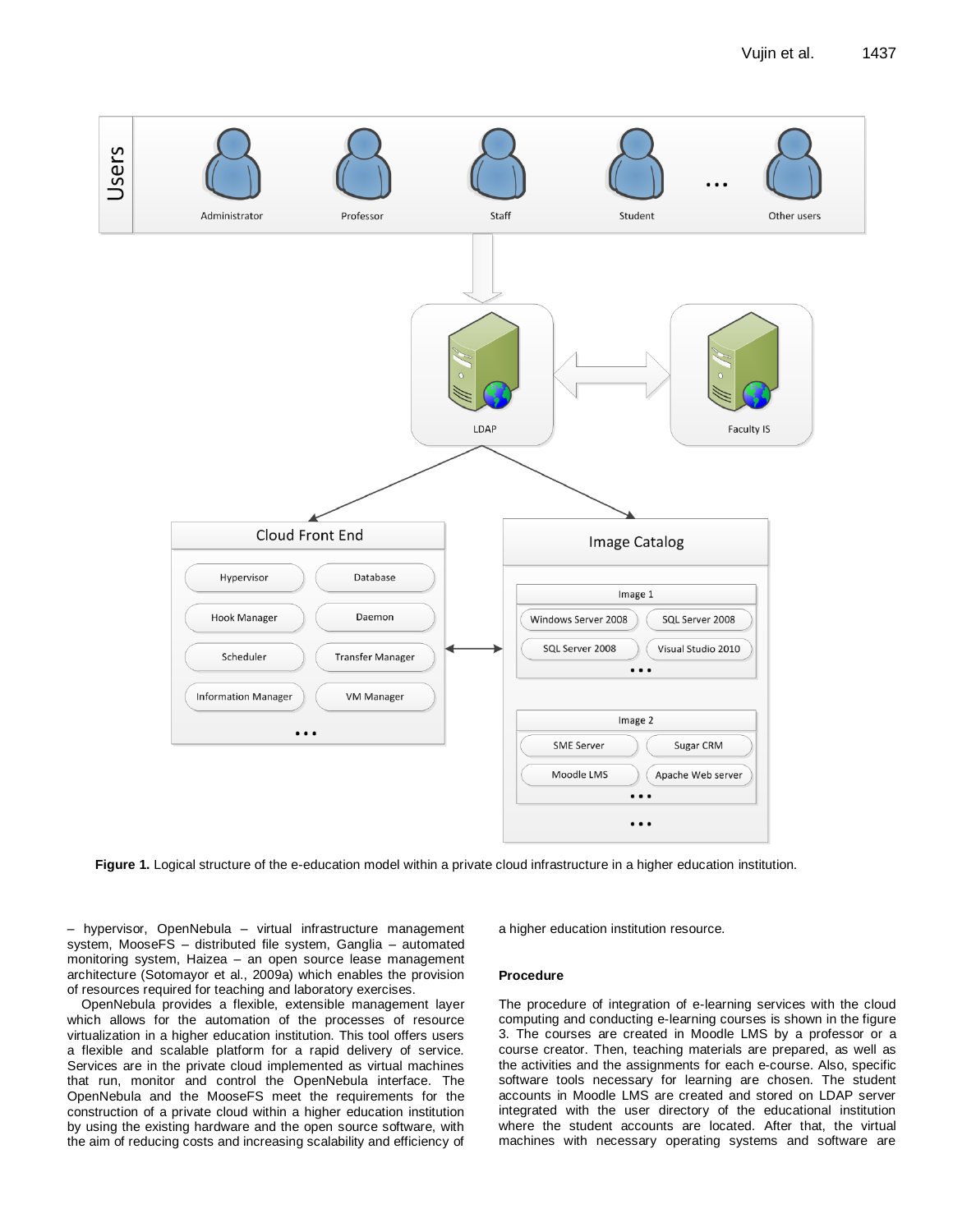

**Figure 2.** Roles and identities in the cloud.

| Course                                 | VM name    | <b>VM</b> description                                                                          | Role of VM in teaching                                                                                                                          | Delivery type |
|----------------------------------------|------------|------------------------------------------------------------------------------------------------|-------------------------------------------------------------------------------------------------------------------------------------------------|---------------|
| E-business                             | VM-ecomm   | Windows XP<br>Apache<br>PHP<br><b>MySQL</b>                                                    | Students install open source<br>solutions (Joomla, VirtueMart,<br>osCommerce, ZendCart, or similar)<br>and develop their e-commerce<br>projects | PaaS          |
| E-business                             | VM-crm     | <b>Ubuntu Server</b><br>Apache<br>PHP<br><b>MySQL</b><br>SugarCRM                              | Students learn about customer<br>relationship management concept<br>through using the appropriate<br>software                                   | SaaS          |
| Internet technologies                  | VM-php     | Windows XP<br>Apache<br>PHP<br><b>MySQL</b>                                                    | Students develop their own web<br>applications                                                                                                  | PaaS          |
| Internet technologies                  | VM-voip    | <b>Ubuntu Server</b><br>Asterisk                                                               | Students develop their voice over IP<br>solutions                                                                                               | PaaS          |
| Internet technologies                  | VM-android | Android OS                                                                                     | Student test their Android<br>applications                                                                                                      | PaaS          |
| Simulation and simulation<br>languages | VM-webgpss | Windows Server 2003<br><b>IIS</b><br>ASP.NET<br><b>SQL Server Express</b><br><b>FONWebGPSS</b> | Students learn on discrete<br>simulation by creating and<br>executing models of discrete<br>systems                                             | SaaS          |
| Simulation and simulation<br>languages | VM-csmp    | Windows XP<br><b>CSMP/FON</b>                                                                  | Students learn on continuous<br>simulation by creating and<br>executing models of continuous<br>systems                                         | PaaS          |

**Table 3.** Virtual machines for e-learning courses.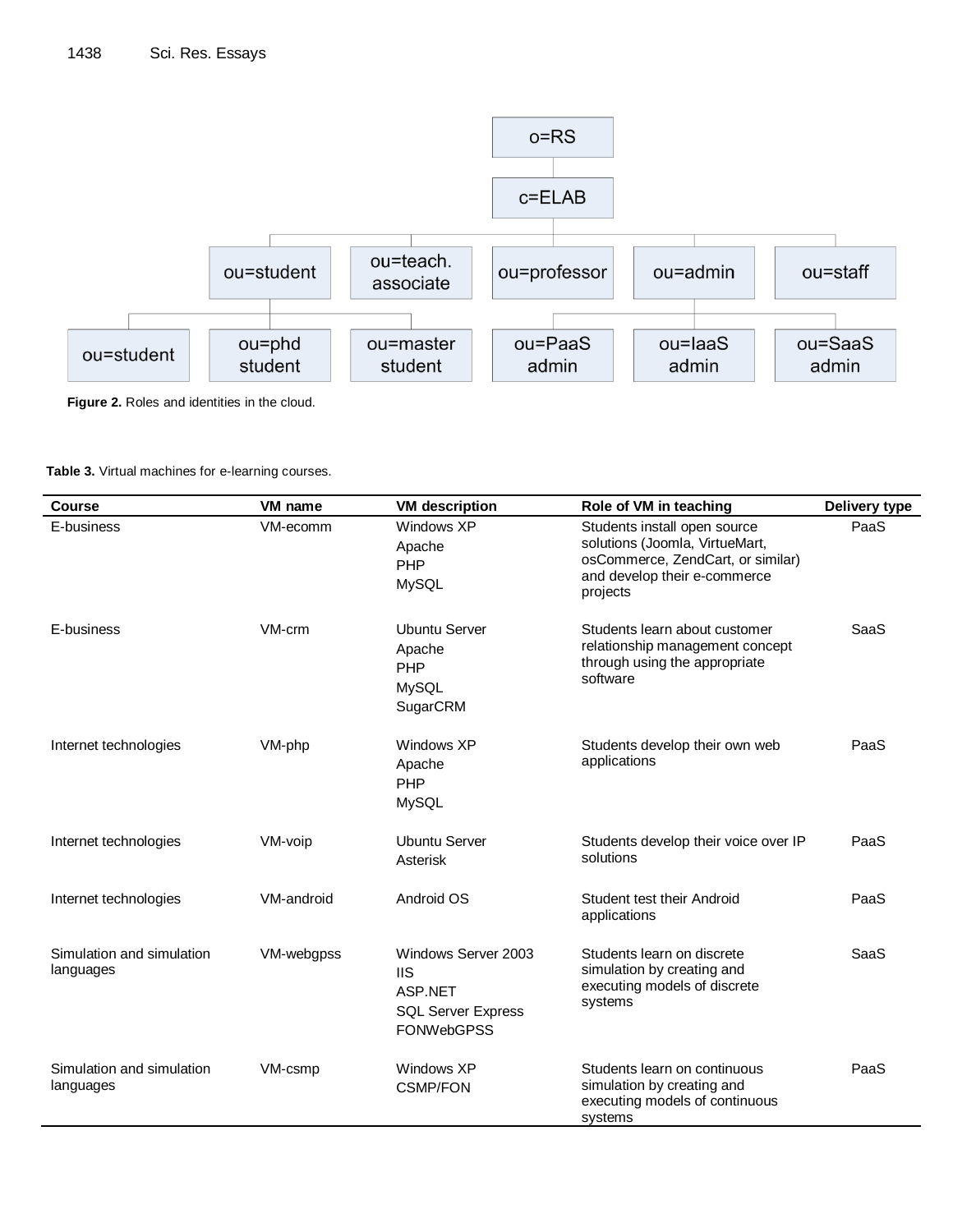

**Figure 3.** A process of integration of e-learning services with cloud computing.

| <b>Course</b>                       | N   | Mean | <b>Std. Deviation</b> |
|-------------------------------------|-----|------|-----------------------|
| E-business                          |     |      |                       |
| EG                                  | 461 | 7.98 | 0.961                 |
| <b>CG</b>                           | 470 | 7.72 | 0.949                 |
|                                     |     |      |                       |
| Internet technologies               |     |      |                       |
| EG                                  | 256 | 8.09 | 1.032                 |
| <b>CG</b>                           | 228 | 7.88 | 1.262                 |
|                                     |     |      |                       |
| Simulation and simulation languages |     |      |                       |
| EG                                  | 176 | 8.22 | 1.059                 |
| CG                                  | 171 | 7.98 | 0.994                 |

**Table 4.** Students grades on knowledge tests.

prepared. The prepared virtual machines are stored into the clod computing infrastructure. Students use a specific web interface to reserve any of the provided virtual machines for the Moodle LMS course they are enrolled in. Finally, professors and administrators of the system can view and analyze students' results and the performance of the system.

### **RESULTS**

#### **Results on knowledge tests**

Table 4 shows means and standard deviations for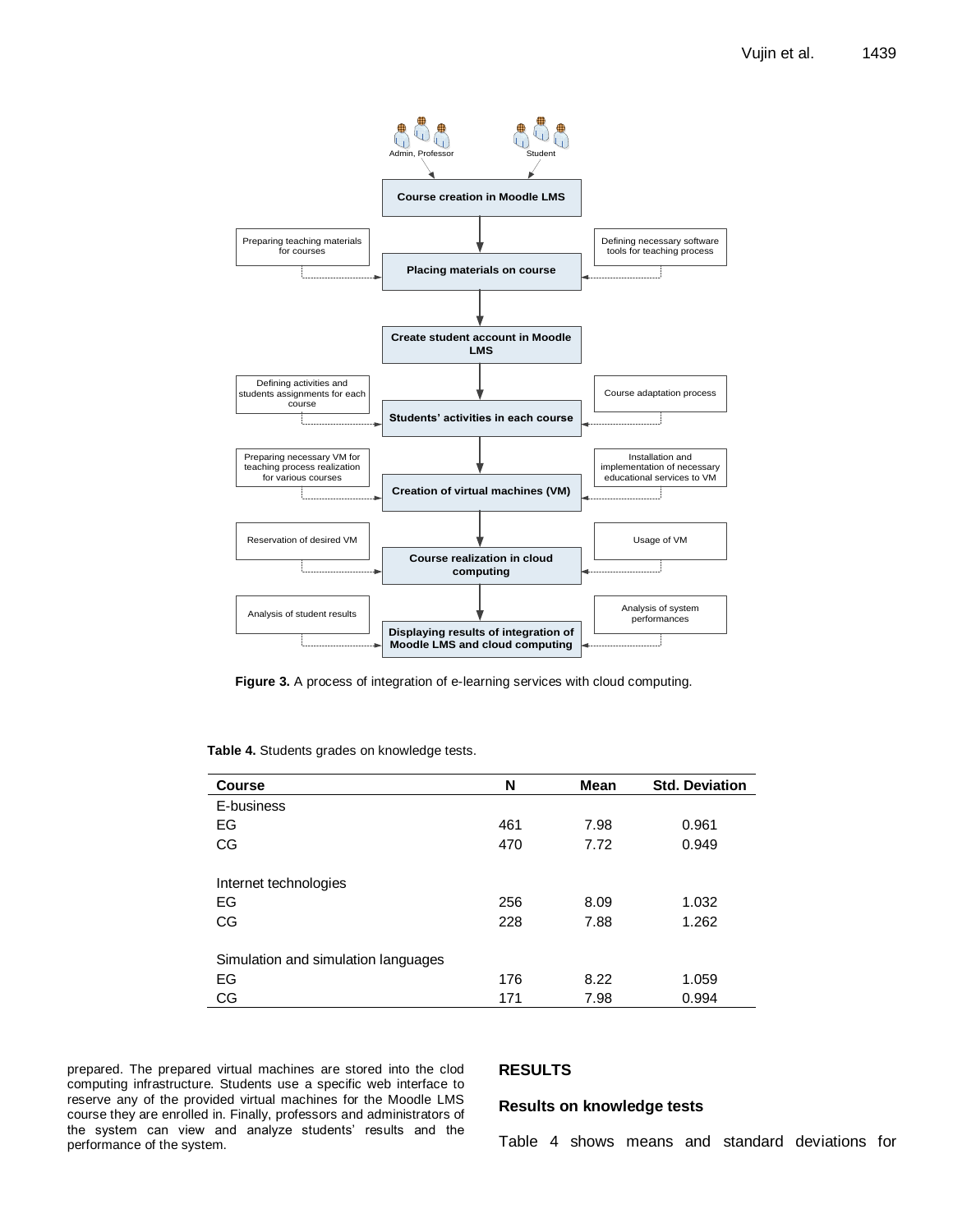| Score:                                                                                                                          | 5              | 4              | 3              | $\mathbf{2}$   | 1        |
|---------------------------------------------------------------------------------------------------------------------------------|----------------|----------------|----------------|----------------|----------|
| Q1: Working on e-learning infrastructure based on CC contributes to higher productivity in the process of<br>course preparation |                |                |                |                |          |
| E-business                                                                                                                      | 3              | 3              | 3              | 2              | 0        |
| Internet technologies                                                                                                           | $\overline{2}$ | $\overline{c}$ | 1              | 3              | $\Omega$ |
| Simulation and simulation languages                                                                                             | 3              | $\overline{2}$ | $\Omega$       | $\overline{2}$ | $\Omega$ |
| Q2: Working on e-learning infrastructure based on CC contributes to higher productivity in realization of<br>courses            |                |                |                |                |          |
| E-business                                                                                                                      | 5              | 4              | 2              | 0              | 0        |
| Internet technologies                                                                                                           | 5              | 1              | 2              | $\mathbf 0$    | 0        |
| Simulation and simulation languages                                                                                             | 5              | $\overline{2}$ | $\Omega$       | $\Omega$       | $\Omega$ |
| Q3: Technical support is on adequate level                                                                                      |                |                |                |                |          |
| E-business                                                                                                                      | 3              | 4              | 2              | 1              | 1        |
| Internet technologies                                                                                                           | $\overline{2}$ | 3              | $\overline{2}$ | 1              | 0        |
| Simulation and simulation languages                                                                                             | $\overline{2}$ | 3              | $\overline{2}$ | 1              | 1        |
| Q4: E-learning analytics is on adequate level                                                                                   |                |                |                |                |          |
| E-business                                                                                                                      | $\overline{2}$ | 3              | 5              | 1              | 0        |
| Internet technologies                                                                                                           | 0              | 5              | 3              | $\mathbf 0$    | 0        |
| Simulation and simulation languages                                                                                             | 0              | $\overline{4}$ | $\mathcal{P}$  | 1              | $\Omega$ |
| Q5: In my opinion, developed infrastructure based on CC is suitable for e-learning process                                      |                |                |                |                |          |
| E-business                                                                                                                      | 5              | 4              | $\overline{2}$ | 0              | 0        |
| Internet technologies                                                                                                           | 6              | 1              | 1              | $\mathbf 0$    | 0        |
| Simulation and simulation languages                                                                                             | 4              | $\overline{2}$ | 1              | $\Omega$       | $\Omega$ |
| Q6: Identity management system is efficient and provides single sign on for all necessary resources                             |                |                |                |                |          |
| E-business                                                                                                                      | 4              | 5              | $\overline{2}$ | 0              | 0        |
| Internet technologies                                                                                                           | 4              | 3              | 1              | $\mathbf 0$    | 0        |
| Simulation and simulation languages                                                                                             | 5              | 1              | 1              | 0              | 0        |

**Table 5.** The results of the questionnaire for teachers (Scores: 5-Strongly agree; 4-Agree; 3-Neither agree nor disagree; 2-Disagree; 1-Strongly disagree).

students grades achived on knowledge tests. For testing if there are statistically significant differences between results achieved by students in EG and CG, we have used analysis of variance (ANOVA). Results show that there are statistically significant differences between results achieved by students in EG and CG for all three considered subject:

1. E-business: F  $(1,929) = 16.648$  (p<0.05).

2. Internet technologies: F (1,482) = 4.130 (p<0.05).

3. Simulation and simulation languages:  $F(1,345) =$ 4.930 (p<0.05).

# **Results on teachers satisfaction**

Data collected by surveying teachers is shown in Table 5. Analyzing data gathered through the questionnaire for teachers, we can conclude the following:

1. Most of the teachers agreed or strongly agreed that CC infrastructure contributes to higher productivity in preparing e-courses. However, there were few teachers that disagreed on this. These were mainly teachers responsible for specific course topics that require more effort for preparing virtual machines.

2. Considering applicability of CC infrastructure for realization of e-courses, most of teachers agreed or strongly agreed that CC infrastructure contributes to higher productivity in realization of e-learning courses.

3. Technical support for using CC infrastructure is on adequate level for most of teachers. However, there were several teachers who were not satisfied with the quality of technical support

4. E-learning analytics is on adequate level for most of teachers. However, there is a significant number of teachers who do not have opinion on e-learning analytics. These are mainly teachers who did not need to use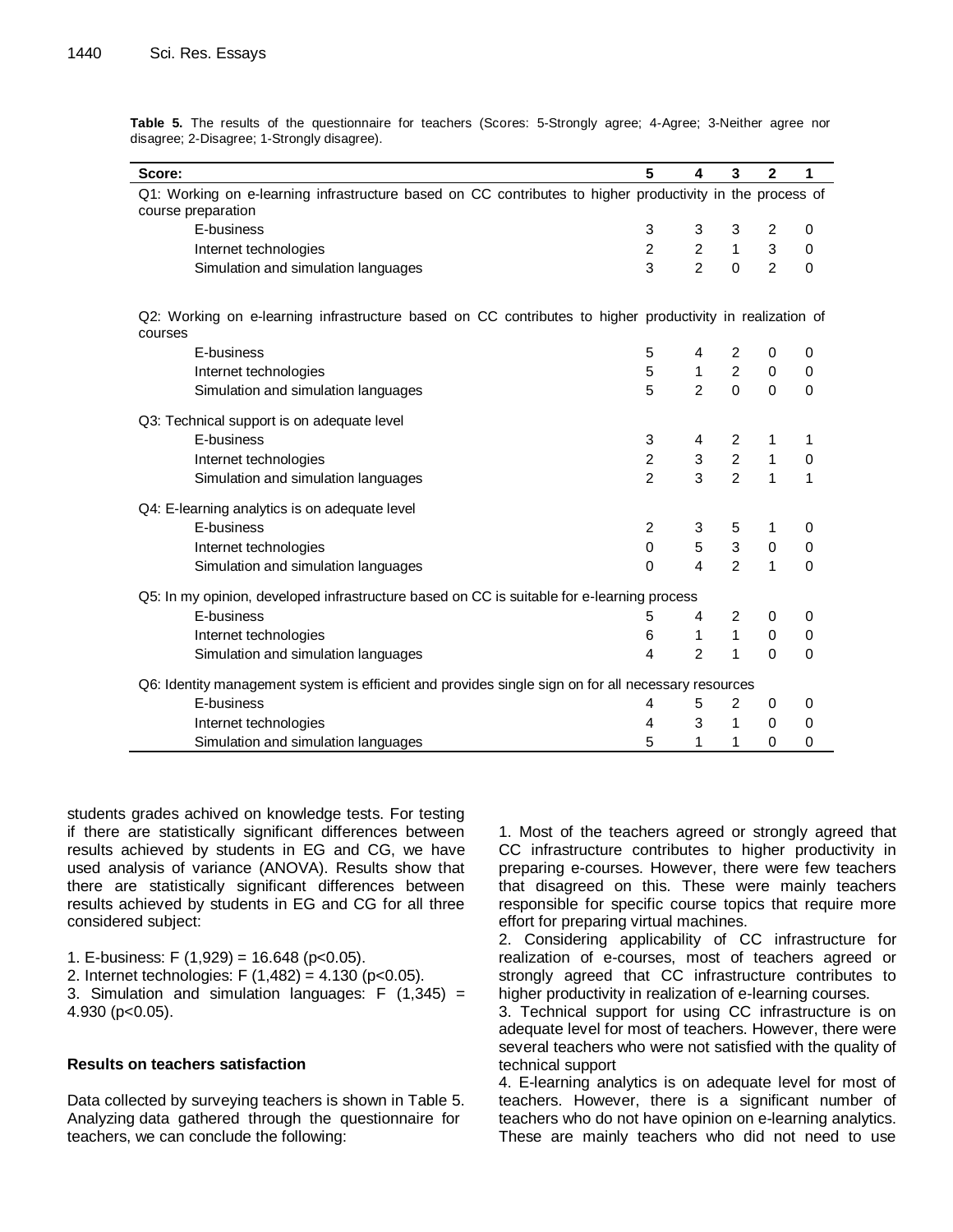**Table 6.** Performance indicators.

| Variable                                       | Peak hours      | Off-peak hours |  |
|------------------------------------------------|-----------------|----------------|--|
| Max, number of concurrent access               | 80              | 32             |  |
| Stability (number of system failures)          |                 |                |  |
| Availability (in percents)                     | 98.75 %         | $100\%$        |  |
| Speed (response rate in milliseconds)          | $15 \text{ ms}$ | 7 ms           |  |
| CPU performance (Average CPU performance in %) | 65 %            | 22%            |  |

analytics services.

5. Finally, there were no teachers who thought that implemented CC infrastructure is not suitable for elearning process. Most of the teachers strongly agreed that the infrastructure is suitable for e-learning process.

6. Teachers are satisfied with the quality of identity management system. Most teachers agree or strongly agree that all necessary resources can easily be accessed through integrated identity management system.

## **Results on performance of infrastructure**

Table 6 shows values for each considered performance indicator. All indicators are shown for winter semester of the school year 2011/2012, including exams. Upon results shown in Table 6, we can conclude that all considered indicators are on satisfactory level.

Parameters were measured during the period of the highest system load (peak hours) and during the period of normal system load (off-peak hours). Peak hours include performing exams and performing the teaching process. During off-peak hours students can access the system from their homes.

The measured parameters include the maximal number of students which access the system simultaneously (number of access), the number of system failures (stability), system availability in percents, system response rate in milliseconds (speed) and average CPU performance in percents.

System availability can be computed using the following formula:

$$
AV = \frac{NA - ST}{NA} \cdot 100 \, [\%]
$$

Where are:  $AV = availability$ ,  $NA = number of access$ ,  $ST$ = stability.

In peak hours, during the teaching process or during exams, 80 students averagely accessed the system in the period of 2 h without interruption. During lab exercises, there was only one system failure when one student wasn't able to access his virtual machine. Availability was 98.75% during peak hours. Response rate (speed) of the system is measured using the ping command. It was 15 ms during the peak hours and 7 ms during off-peak hours. Finally, CPU performance wasn't greater than 65% in any moment. Thanks to these parameters, we conclude that the system is stable. Figure 4 shows CPU performance during the period of the highest load.

# **DISCUSSION**

Given the existing body of research, cloud computing has been demonstrated to add new possibilities to the elearning systems (Nabil, 2010; Ercan, 2010). Our study demonstrates a measurable improvement of the elearning system by deploying private cloud. Our unique research context is that implemented cloud computing infrastructure provides integrated approach to educational resource pool. Presented approach is oriented towards making an impact on practice, as a good practice in application of cloud computing for improving teaching and learning process.

We feel that the result of this research is a worthwhile contribution to the fields of both clouds computing and elearning, as much research work focuses only on applications of public clouds as support for e-learning process.

The evaluation of results shows that students achieve better results when studying in the environment empowered with cloud computing services. Positive outcomes are attained in terms of better results that students achieved in different areas of study, as well as positive attitude of teachers toward working in the new elearning infrastructure. The findings suggest that system performance is on adequate level, and that the system is stable even during the periods of the highest load. We conclude that cloud computing infrastructure can effectively be used for improving the teaching and learning process, which conforms to findings reported in (Khmelevsky and Voytenko, 2010; Doelitzscher, 2011).

Finally, we acknowledge some limitations of our approach. Several teachers reported that working within CC infrastructure for e-learning decreases their productivity. However, although implementation of the private cloud requires more effort from faculty's administrative, teaching and IT staff, comparing to public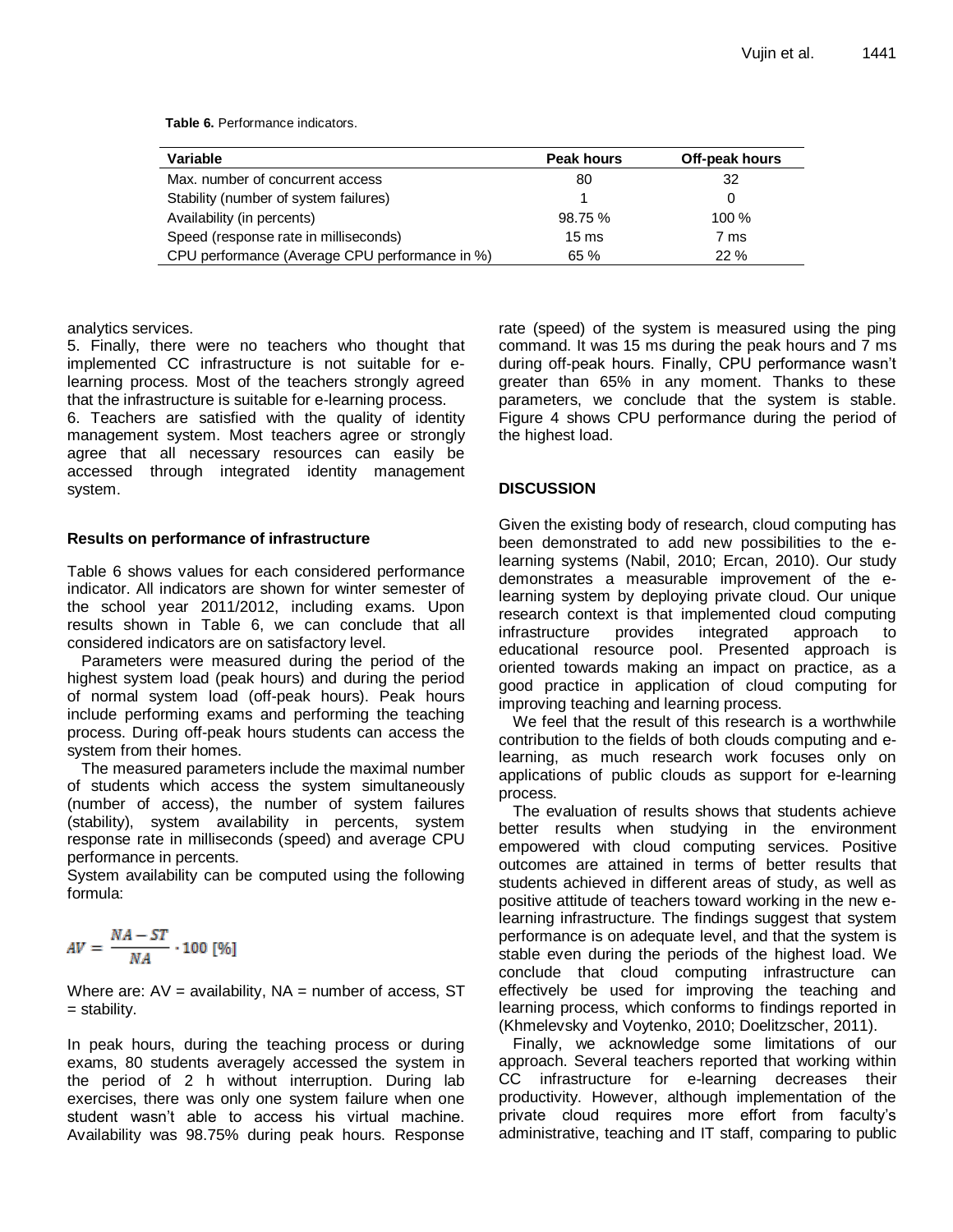

**Figure 4.** CPU performance during the period of the highest load.

clouds it provides more flexible e-learning infrastructure and better usage of existing resources. This has been verified by other researches, conducted both in the field of e-education (Doelitzscher et al., 2011) as well as applications of CC infrastructure in other areas (Iosup et al., 2011).

# **Conclusion**

This paper presents an implementation of e-learning based on the cloud computing concept. The approach uses the existing software and hardware resources of the higher education institution. The suggested approach is complex, comprehensive and can easily be modified and adjusted for different educational institutions.

The authors believe that the important advantage of this model is that it solves problems of scalability with a more efficient use of existing resources within the private infrastructure. The authors also believe that the implementation of this model can bring specific benefits especially to faculties and departments involved in teaching engineering disciplines and other disciplines where specific computational environments are required not only as support in education, but also for the purpose of the teaching and learning processes.

Future research will be directed mainly toward improving the system for integrated resource management within the educational cloud. Integrated resource management should be realized through a web application that would enable administrators to deploy VMs for courses with respect to teachers' requests, and